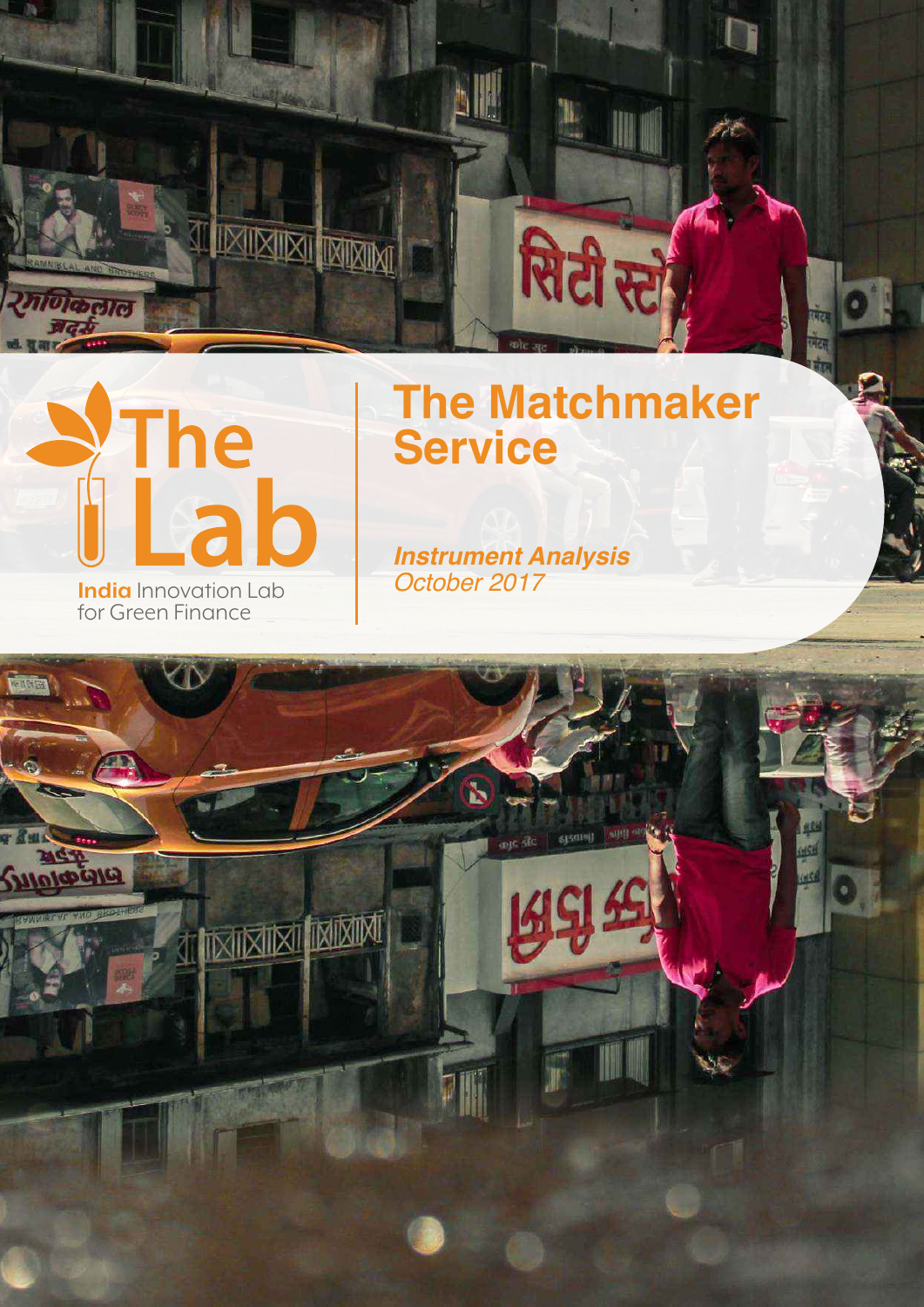**The India Innovation Lab for Green Finance** is a public-private initiative in India that brings together experts from government, financial institutions, renewable energy, and infrastructure development to identify, develop, and accelerate innovative investment vehicles for green growth in India.

### **AUTHORS AND ACKNOWLEDGEMENTS**

The authors of this brief are Labanya Prakash Jena, Jolly Sinha, and Gireesh Shrimali. The authors would like to acknowledge the following professionals for their cooperation and valued contributions including the proponents Pradeep Singh (J&K Government) Ravi Gadepalli (Shakti Foundation), Serres Philippe (PROPARCO), Prasad Thakur (Pune Municipal Corporation), Jaya Dhindaw (World Resources Institute), and Nikhil Kulkarni (ICLEI).

The authors would also like to thank Charith Konda, Maggie Young, and Angel Jacob for their continuous advice, support, comments, and internal review, and Amira Hankin and Tim Varga for graphic design.

Analytical and secretariat work of the India Lab has been funded by Shakti Sustainable Energy Foundation, the [David and Lucile Packard Foundation,](https://www.packard.org/) the [Oak](https://www.gov.uk/government/organisations/department-for-international-development) Foundation, and the UK Government. Climate Policy Initiative's team in Delhi serves as Lab Secretariat and analytical provider.

[www.climatefinancelab.org](http://www.climatefinancelab.org/) 







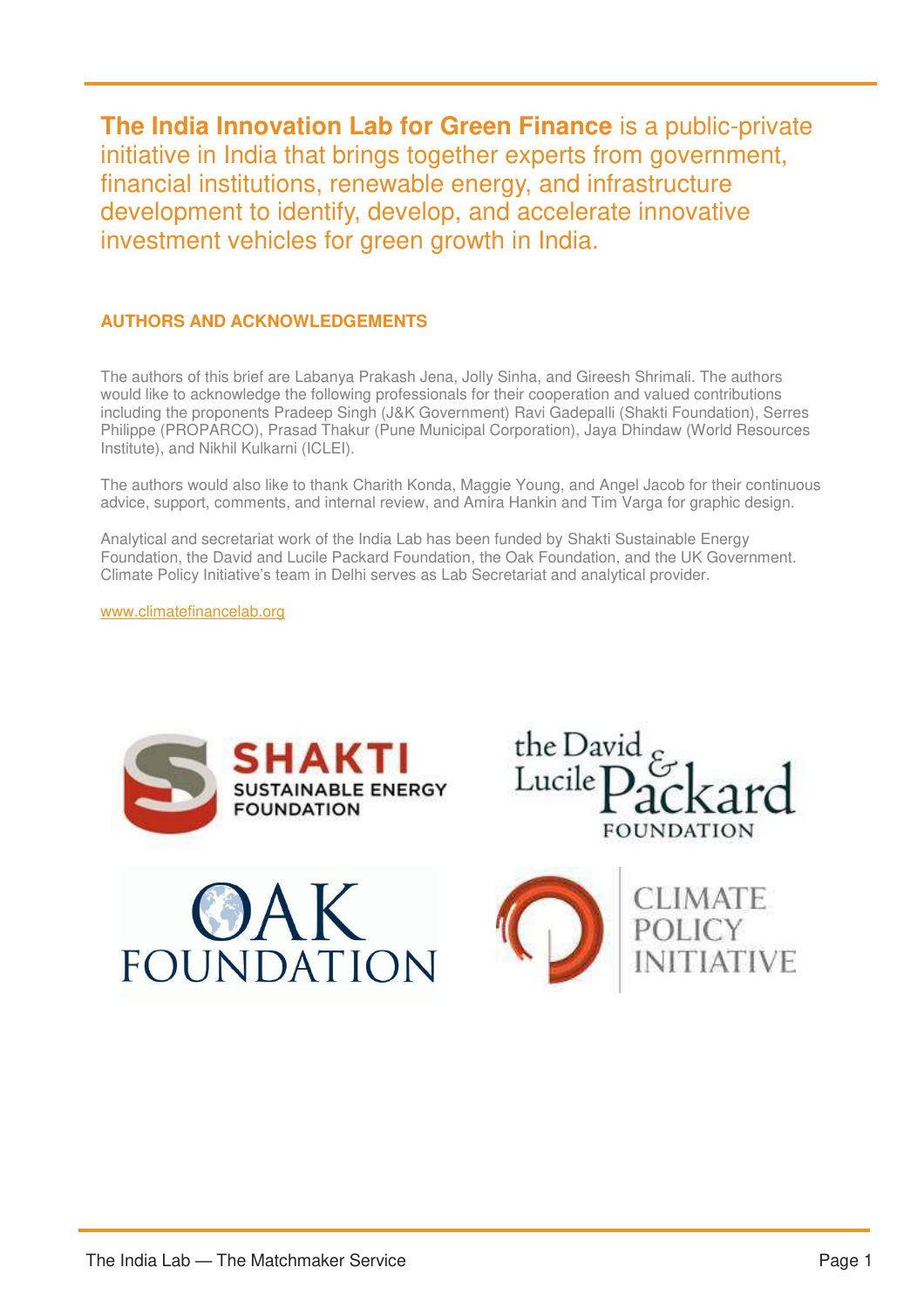# **The Matchmaker Service**

### DESCRIPTION —

The Matchmaker Service is a platform to match investors with a pipeline of climate-related investment opportunities for cities in India and help cities to develop climate-related projects.

#### GOAL —

To enable cities to develop bankable climate-related projects and access capital from different classes of investors

#### SECTOR —

Cities, mitigation, solar, water, transit, energy efficiency

#### PRIVATE FINANCE TARGET —

Institutional investors, banks, climate investment funds, grants and other sources of public capital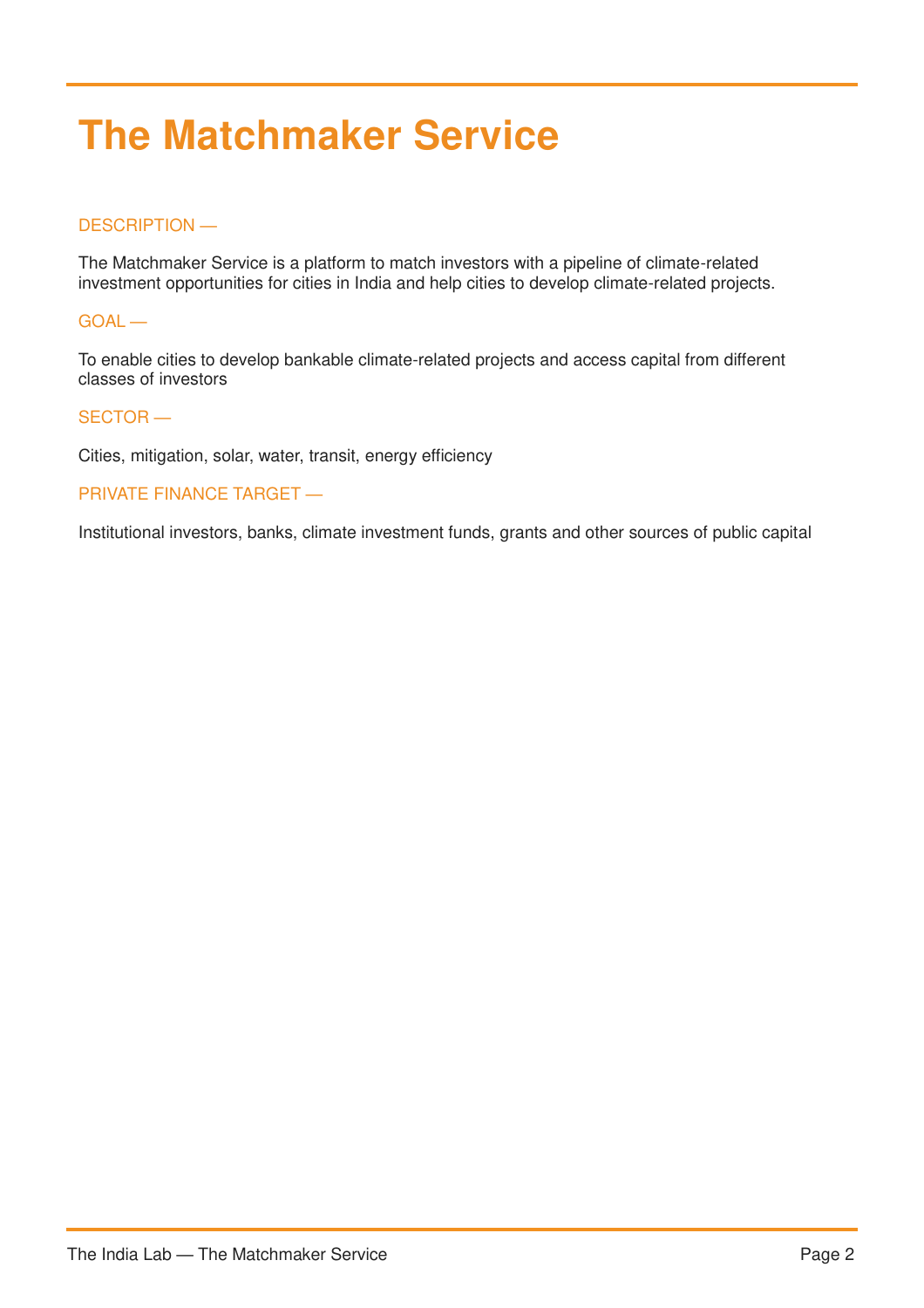# **2. CONTEXT**

Cities in India need to invest heavily in climate mitigation and adaption projects. According to International Finance Corporation (IFC), India's climate-smart urban infrastructure investment requirement will be \$1.7 trillion by 2020<sup>1</sup>. However, cities in India face several challenges in raising this massive amount of capital required for these projects.

Central governments, state governments, and city authorities around the world are not in a position to fund the required infrastructure developments through their own financial resources. The central and state government funding for infrastructure financing needs is often restrained by their financial and budget capabilities. It is more problematic in India as municipalities in India have historically been dependent on central and state government's funding to meet their expenditure plan. However, municipalities in India now have ambitious plans to develop infrastructure as part of the central government's Smart Cities Mission, which needs a substantial scale of capital. Hence, cities need to look beyond government funding to fill the infrastructure financing gap, including the gap for climate-related infrastructure.

However, cities in India are also constrained by several direct and indirect factors while raising capital. The key challenges are:

- Cities lack knowledge and/or capacity to prepare bankable climate-related projects.
- In utility services, cities find it difficult to align interests of various parties such as financiers, operator, and users; most of the time it is favorable to users.
- Municipal corporations have limited access to capital market as they have largely relied on funds from central and state governments and not the capital market.
- Municipalities lack a track record and credit worthiness to attract finance for their projects.

In addition, investors may not always have complete knowledge of the green investment opportunities lying within the cities. Moreover, green projects in cities lack bankability due to various reasons such as irrational pricing of services, operational inefficiencies and high cost of capital.

*Cities are facing several challenges in raising capital for climate-related infrastructure projects due to their inability to prepare commercially-viable projects and investors' lack of awareness of investment opportunities in cities.* 

The Matchmaker Service is a platform for several cities' climate-related projects that will help investors to identify climate-related projects, which can meet their risk and return objectives. This instrument will also include a project preparation facility that addresses the barrier of lack of project preparation capacity among cities in India. The project preparation facility of the Matchmaker Service will structure the project to align interests of various parties, so that financers will not be apprehensive about the financial prospects of the project.

<sup>&</sup>lt;sup>1</sup> Climate Investment Opportunities in Emerging Markets- IFC Analysis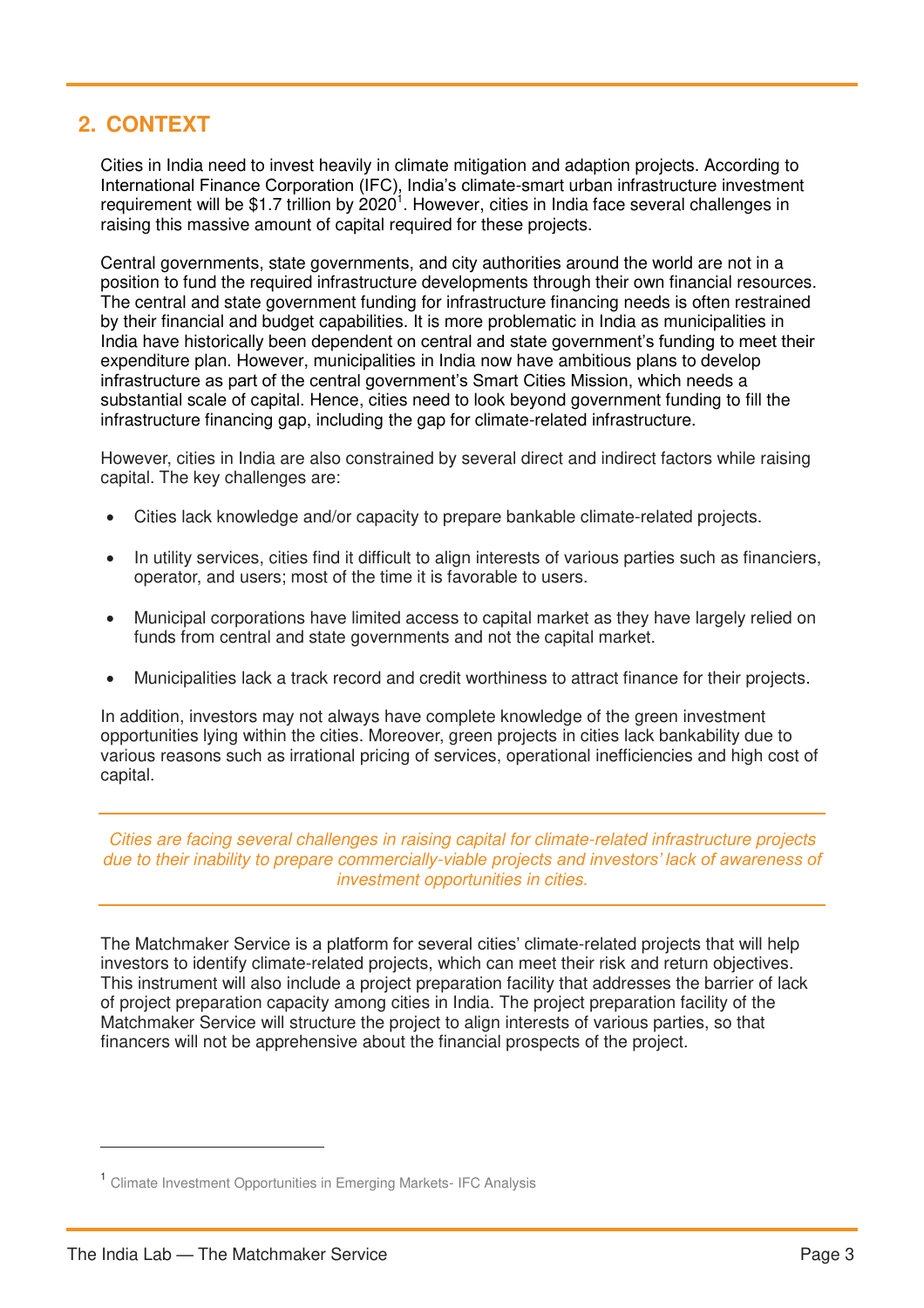# **2. INSTRUMENT MECHANICS**

The Matchmaker Service aims to connect and match qualified investors across multiple asset classes with a pipeline of climate-related investment opportunities in cities across the world including India. It will also help cities with project preparation capabilities in order to improve the commercial viability and bankability of their climate-related projects.





The Matchmaker Service instrument will have two levels of service: a) The Matchmaker Service platform and b) a project preparation facility.

## 2.1 THE MATCHMAKER SERVICE PLATFORM

The Matchmaker Service, developed by CDP, is a platform to provide investors with reliable, unbiased, and timely city-projects, while at the same time providing cities access to the capital market. The platform will host multiple projects on its database in order to create a pool for the subscribed investors to choose from and make an informed decision regarding their investments. The platform provides further details on responsible climate and urban infrastructure projects to financial institutions, and other parties who may use the information for financing transactions. The database will have some have general information like economic opportunities of climate change in the city and the city's strategy to maximize the opportunities.

The platform will also have some specific information and data points about the project<sup>2</sup>, which the investors can refer to for preliminary analysis. These include the status of the project (investment requirement, financial leverage, credit worthiness of the project, etc.), expected impact (environmental and social), financial analysis, barriers and risk, and the policy framework pertinent to the project. The figure below presents these parameters in detail.

 $2$  Detailed onboarding process of projects in the platform is in Appendix 6.1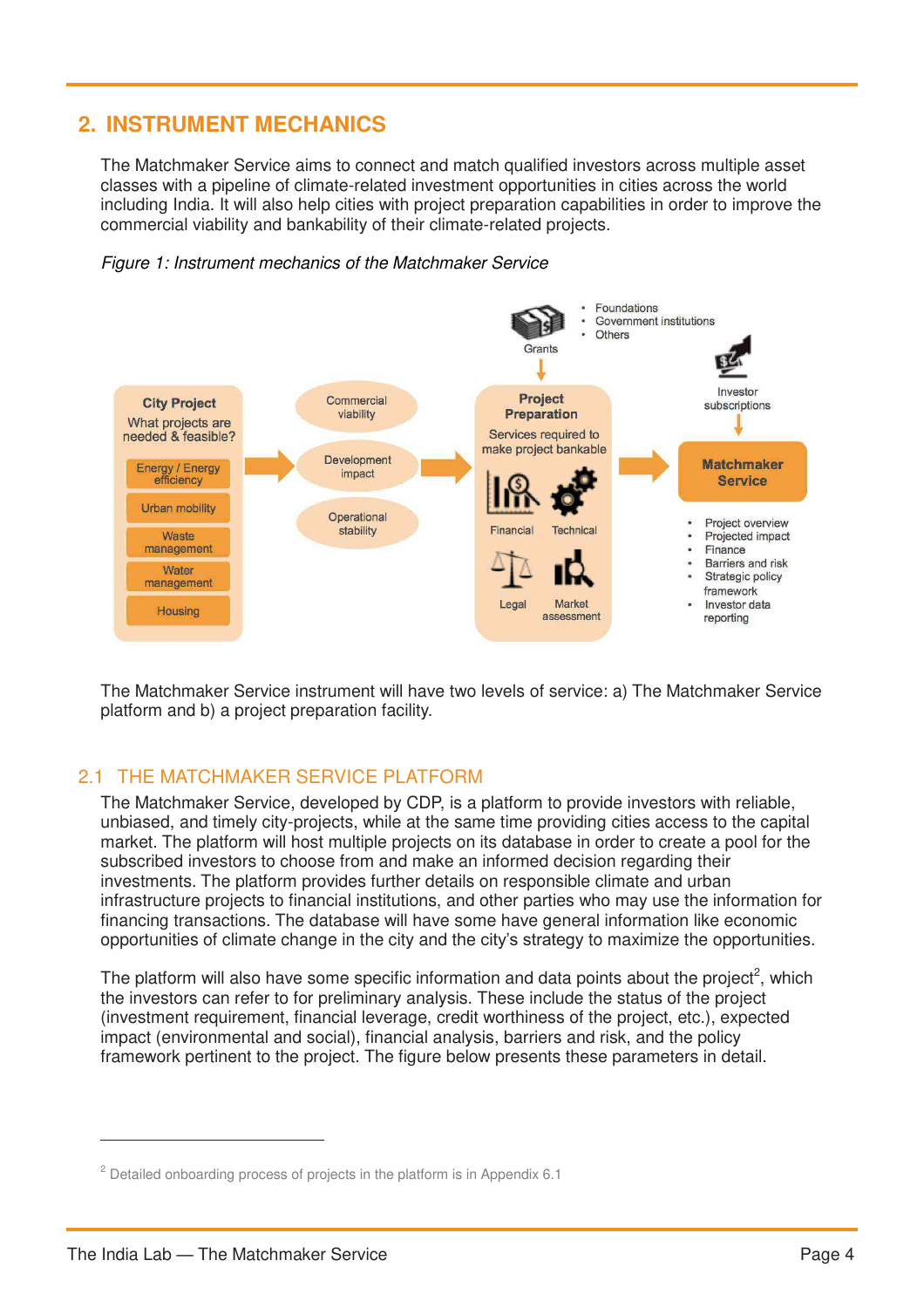| <b>Project</b><br>overview                                                                                                                                                                                       | <b>Expected</b><br>impact                                                                                                                                                                                        | <b>Finance</b>                                                                                                                                                          | <b>Barriers</b><br>and<br>risks                                                                                  | <b>Strategic</b><br>policy<br>framework                                                                                                                                                                                                                              | <b>Investor</b><br>data<br>reporting                                                                                           |
|------------------------------------------------------------------------------------------------------------------------------------------------------------------------------------------------------------------|------------------------------------------------------------------------------------------------------------------------------------------------------------------------------------------------------------------|-------------------------------------------------------------------------------------------------------------------------------------------------------------------------|------------------------------------------------------------------------------------------------------------------|----------------------------------------------------------------------------------------------------------------------------------------------------------------------------------------------------------------------------------------------------------------------|--------------------------------------------------------------------------------------------------------------------------------|
| •Area<br>•Project<br>status<br>(scoping,<br>pre-<br>feasibility<br>$etc.$ )<br>•Status of<br>financing<br>•Total cost of<br>project<br>•Total<br>investment<br>required<br>•Credit<br>worthiness<br>of the govt. | •Annual GHG<br>emission<br>reduction<br>•Number of<br>people<br>benefitted<br>•Number of<br>jobs created<br>•Additional<br>co-benefits<br>like public<br>health,<br>energy<br>access.<br>improved air<br>quality | •Planned<br>investment<br>capital<br>•Secured<br>investment<br>capital<br>•Capital<br>provider<br>•Cost of<br>capital,<br>expected<br><b>IRR</b><br>•Revenue<br>sources | •Technical<br>barriers<br>•Financial<br>barriers<br>$\cdot$ Risk<br>reduction<br>activities<br>and<br>techniques | •Does this<br>project meet<br>a city<br>Renewable<br><b>Portfolio</b><br>Standard<br>(RPS) or<br>other<br>emissions or<br>climate-<br>related goal?<br>•Are there<br>other<br>strategic<br>partnerships<br>or goals that<br>this project is<br>a part of<br>meeting? | •Financial<br>feasibility<br>•Impact<br>analysis<br>•Economic,<br>social<br>impact<br>analysis<br>•Contracts,<br>permits, etc. |

*Figure 2: Parameters to judge feasibility of the project*

## 2.2 THE PROJECT PREPARATION FACILITY

The project preparation facility is designed to shortlist projects based on commercial viability, climate impact and operational stability, and provide project preparatory services such as legal, technical and market viability assistance. The scope of work of the facility can be divided into four broader categories: preliminary needs assessment study, feasibility analysis, strategy, and connecting with investors. The facility will also act an honest broker to bring multiple cities (projects) and various classes of investors together, so that investors can identify the right investment proposition according to their risk and return objectives. The table below provides the scope of work to be performed by the project preparation facility for the implementing city.

| <b>Function</b>                              | <b>Details</b>                                                                                                                                                                                                                                                                                                                                                                                                                                                 |  |  |  |  |  |  |
|----------------------------------------------|----------------------------------------------------------------------------------------------------------------------------------------------------------------------------------------------------------------------------------------------------------------------------------------------------------------------------------------------------------------------------------------------------------------------------------------------------------------|--|--|--|--|--|--|
| <b>Preliminary needs</b><br>assessment study | Assessment of existing status of the project<br>$\bullet$<br>Preliminary analysis of the project including volume and<br>pricing of user charges<br>Demand projections of the project's services<br>$\bullet$                                                                                                                                                                                                                                                  |  |  |  |  |  |  |
| <b>Feasibility</b><br>analysis               | Technical feasibility: Suitability of the project in the city<br>$\bullet$<br>considering environmental and social conditions<br>Legal feasibility<br>$\bullet$<br>Economic feasibility analysis of the project - financial<br>$\bullet$<br>modeling and project evaluation<br>Preparing cash flow projections<br>$\circ$<br>preparing projected financial statements<br>$\circ$<br>Investment analysis including upfront investment<br>$\circ$<br>requirement |  |  |  |  |  |  |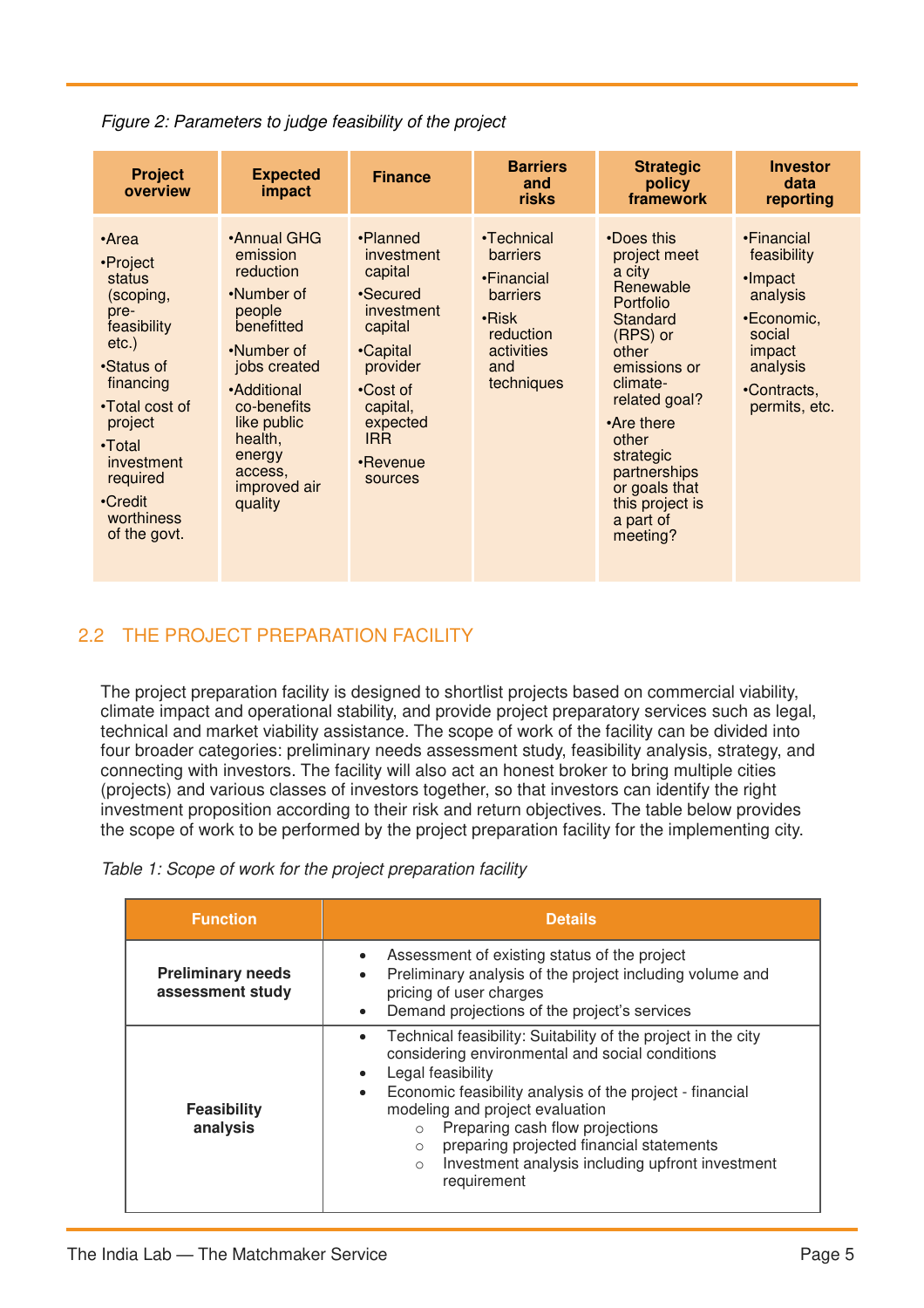| <b>Connecting with</b><br>investors | Identification of investors<br>Financing pathways analysis (including green bonds) and<br>$\bullet$<br>suggestions<br>Development of investment decks/pitches<br>$\bullet$<br>Development of investment related marketing material |
|-------------------------------------|------------------------------------------------------------------------------------------------------------------------------------------------------------------------------------------------------------------------------------|
|-------------------------------------|------------------------------------------------------------------------------------------------------------------------------------------------------------------------------------------------------------------------------------|

The project preparation facility will help cities develop climate-related bankable projects, facilitate aggregation of these projects to reach a larger scale, and connect cities with investors to attract large scale commercial capital for climate-related projects.

As a pilot project for the platform, we have identified deployment of city electric bus fleets as an investment opportunity with significant potential in India.

#### 2.3 FINANCIAL SUSTAINABILITY

The Matchmaker Service platform can be self-sustainable as it would be a subscription based model operating in a fast growing market with enormous opportunity for investment – USD 1.7 trillion in India by 2017. The subscribers<sup>3</sup> will largely be investors and project management companies who are seeking investment opportunities in city-based climate-related projects. In the initial year, the platform will get funding from Climate KIC (EU's largest climate innovation initiative), but can be self-sustainable quickly. Based on a survey with more than 800 investors, CDP estimates that the platform can add five subscribers in the first year and approximately 75 by the fifth year. There are some institutional investors who have expressed interest in subscription and one commercial bank is willing to pay a subscription fee for the Matchmaker Service. In 2017, 362 cities disclosed more than 1,000 projects to CDP, representing over USD 52 billion. This size of investment opportunity will likely attract investors and project management companies to the Matchmaker Service platform.

The project preparation facility will source funding from, amongst others, foundations and government sources, in the initial years. However, in the long run, the facility aims to become an honest broker, so as to generate revenue via collection of fees through closing deals. The fees can cover operating cost of the facility in the long run and make it a self-sustainable business model.

# **3. INNOVATION**

 $\overline{a}$ 

*The Matchmaker Service not only connects urban authorities with new investor classes, but also offers much needed technical support to make city-based climate projects commercially viable.* 

Existing business and financial databases have helped both investors and corporates make connections and have facilitated capital flows with the aid of information technology. However, the Matchmaker Service is unique as the database specifically constitutes city-based climate projects. This instrument offers an innovative solution that meets the growing capital needs of cities in India for climate-related infrastructure projects. This is in the midst of urban authorities

<sup>&</sup>lt;sup>3</sup> Potential subscriber segmentation discussed in detail in Appendix 6.2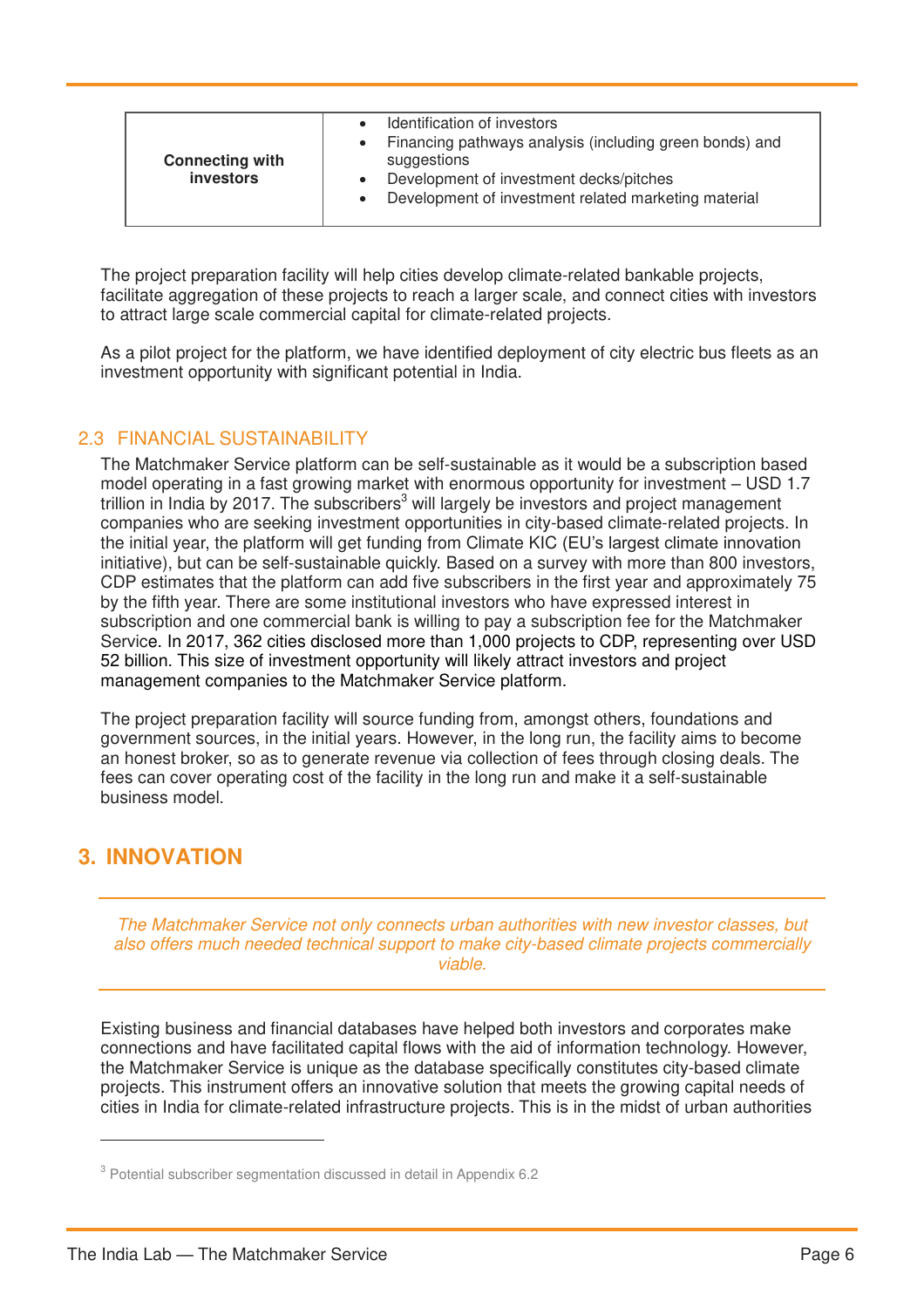like municipalities and urban transportations in India finding it difficult to raise much needed long-term commercial capital for their basic infrastructure needs. In addition, the Matchmaker Service also addresses project preparation needs of urban authorities, which can develop these projects and as a result accelerate flows of private capital into cities. The instrument not only aims to connect urban authorities with various investor classes but also offers much needed technical support to make city-based climate projects commercially viable.

#### 3.1 BARRIERS ADDRESSED: BRIDGING THE INFORMATION GAP AMONG CITIES AND INVESTORS, AND HELPING CITIES DEVELOP BANKABLE GREEN PROJECTS

#### *The Matchmaker Service improves access to capital*

Urban authorities in India have been historically dependent on government grants for urban development, which has limited their ability to access capital market. However, government grants are inadequate now to meet the growing funding needs of urban infrastructure, including climate infrastructure. This instrument will help urban authorities to connect with different classes of investors having different risk and return objectives. Aggregation of projects through the Matchmaker Service platform will attract investors into the platform, which will result in increased supply of private capital.

#### *The Matchmaker Service enhances project development capabilities of cities*

The instrument will offer project preparation support at the early stage of the projects so that cities get guidance in preparing projects and a better understanding of investors' decision making criteria. Through this, the instrument can overcome the capacity barriers of cities.

#### *The Matchmaker Service reduces investment risk through use of an innovative financial structure*

There is a limited track record for climate infrastructure, which will make investors averse to invest in these projects. The Matchmaker Service aims to use innovative financial solutions such as blended financing and credit enhancement instruments in the financial structure of projects. The addition of these instruments will address commercial feasibility of these projects.

#### *The Matchmaker Service provides the right contractual structure to reduce investment risk*

In utility services, cities find it difficult to align interests of various parties such as financiers, operator, and users; most of the time it is favorable to users. The project preparation facility of the Matchmaker Service aims to structure the project to align interests of various parties, so that financiers will not be apprehensive about the financial prospects of the project.

## 3.2 CHALLENGES TO INSTRUMENT SUCCESS

#### *Ensuring financial sustainability of the Matchmaker Service platform*

The Matchmaker Service needs a huge amount of upfront capital to build the platform and bring projects onto the platform. The platform must justify the subscription fees it charges to investors. Most investors are likely to commit only after successful pilots but the platform needs initial investors to commit in order to complete pilots. It may take many years for the platform to charge a reasonable fee to investors, which makes the financial sustainability of the platform uncertain. Further, due to the specific nature of projects that this instrument deals with, the following issues may create a hurdle in its success.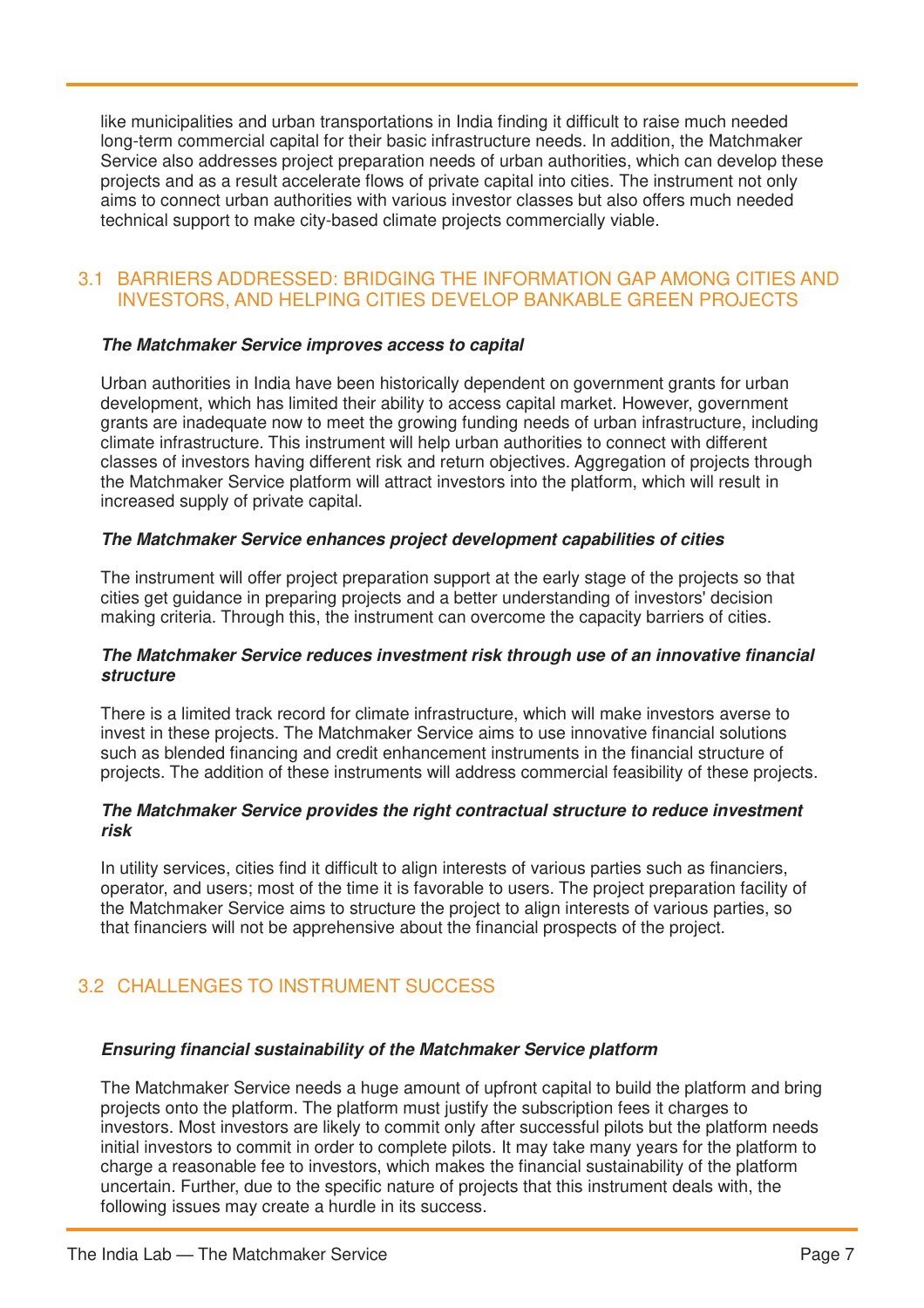- 1. Risk of bringing a bankable project: Many of the infrastructure projects in cities may face difficulties in running in a commercially-viable manner as these projects will be largely public-utility type businesses, the user charges of which are not usually set on economic principles due to political sensitivities. In addition, political sensibility toward these projects increases perceived risks of these projects, which discourages investors from investing.
- 2. Risk of attracting investors to city-based climate-related projects: The success of the platform depends on willingness of investors to invest in city-based climate-related projects. The perceived risk and the gestation period of climate-related projects is still high, which may discourage investors to invest. Moreover, performance of urban authorities in India has not been encouraging so far to attract private investors.

#### *Requirements of grants for the project preparation facility*

The project preparation facility, which is an integral part of the instrument, is still at a conceptual stage. It needs grants to cover its operating cost. In case the project preparation facility is unable to secure grants, the instrument cannot overcome capacity barriers of urban authorities, which limits the effectiveness of the instrument.

# **4. PILOT AND BEYOND**

## 4.1 ACTIONABILITY: IMPLEMENTATION PATHWAY AND REPLICATION

As a pilot project for the platform, the Matchmaker Service Lab working group has identified deployment of city electric bus fleets as an investment opportunity with significant potential in India. The working group chose this pilot project on the basis of multiple criteria, including as interest of cities, data availability, commercial viability, and availability of an implementing agency.

The government of India has a target of 100% clean transit by 2030, which will need large scale capital. The top nine cities in India need around USD 8 billion to replace existing buses with electric buses.



*Figure 3: Electric bus fleet pilot project* 

The state of Jammu and Kashmir has expressed interest in being the implementing partner for the pilot project. Under this project, the India Lab in conjunction with CDP, would help Srinagar prepare the project by developing the business plan and project design, while also connecting

<sup>4</sup> CPI calculation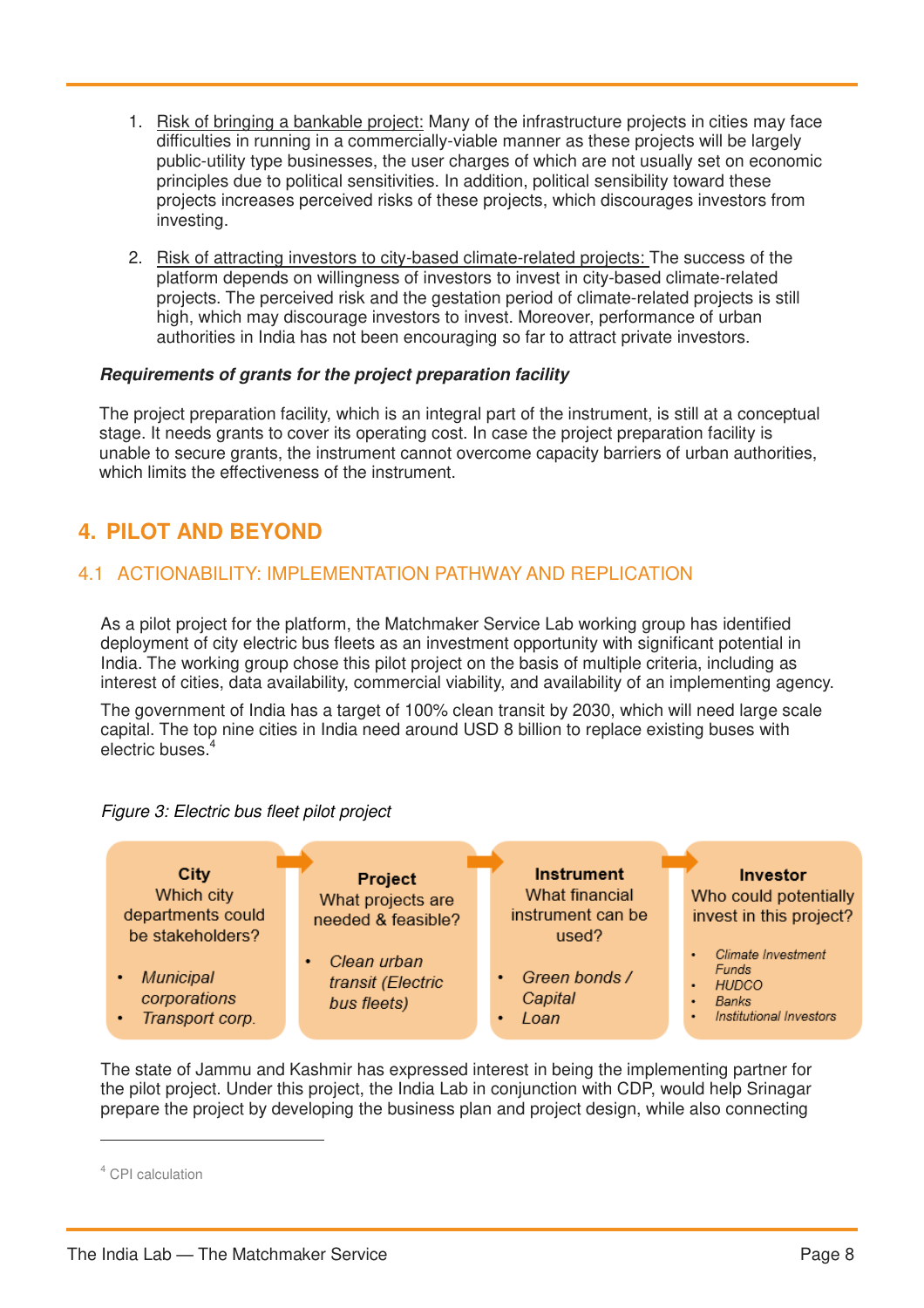them with suitable investors via the Matchmaker Service platform. The details of the pilot project are discussed in the following sections.

#### 4.2 FINANCING PATHWAY AND IMPLEMENTATION OF AN ELECTRIC BUS FLEET PILOT PROJECT IN SRINAGAR

Urban transportation in many cities including Srinagar is managed either by transport corporations or the municipal corporation. Most of the urban transport businesses run by state owned transport corporation or municipalities including the transport authority in Srinagar are making losses, which does not allow them to procure buses by raising debt. It is difficult for these entities to raise capital at the corporate level. In order to solve this, the transport authority can set up a new special purpose vehicle (SPV) for electric vehicles that doesn't carry the liability of the existing loss making transport entity.

The government-managed urban transportation business does not have enough commercial credentials to raise debt capital from commercial banks at an attractive rate. So, the SPV can raise debt capital from National Urban Mobility Fund, National Clean Environment Fund, Development Financial Institutions (DFIs), and international climate funds (GCF and GEF), banks, and HUDCO. The SPV can also raise financing from banks by offering them a reasonable return and adequate protection. Seniority in the capital structure, third party credit guarantees (revenue assurance by states), and other credit enhancement products (collateralization of buses) would offer banks adequate protection.

Climate finance investment funds such as the Green Urban Mobility Fund can provide financing to this SPV given their commitments to invest in climate sectors. These funds can take more risks than mainstream investors and provide long term loans at a concessional rate to enhance the creditworthiness of the SPV. The cost of financing would be too high to attract project developers if the SPV does not get concessional financing, We have not arrived with a precise capital structure at present as different cities would have different electric bus economics due to different bus tariffs and traffic. Cities with higher ticket price and capacity utilization of buses would need less public capital.

Central and state governments can also provide viability gap funding to the SPV to make electric buses commercially feasible. The SPV can also get incentive from the FAME scheme (Faster Adoption and Manufacturing of Hybrid & Electric Vehicles in India) of the Department of Heavy Industry or from the upcoming green mobility fund to bridge some of the viability gap. State government can also provide some credit enhancement, such as a tariff guarantee, to the SPV.

*Blended financing (a mix of viability gap funding and commercial and public capital) with an appropriate contractual structure between the investor, regulator and operator through an SPV can create a sustainable path for driving private capital into India's electric transportation sector.*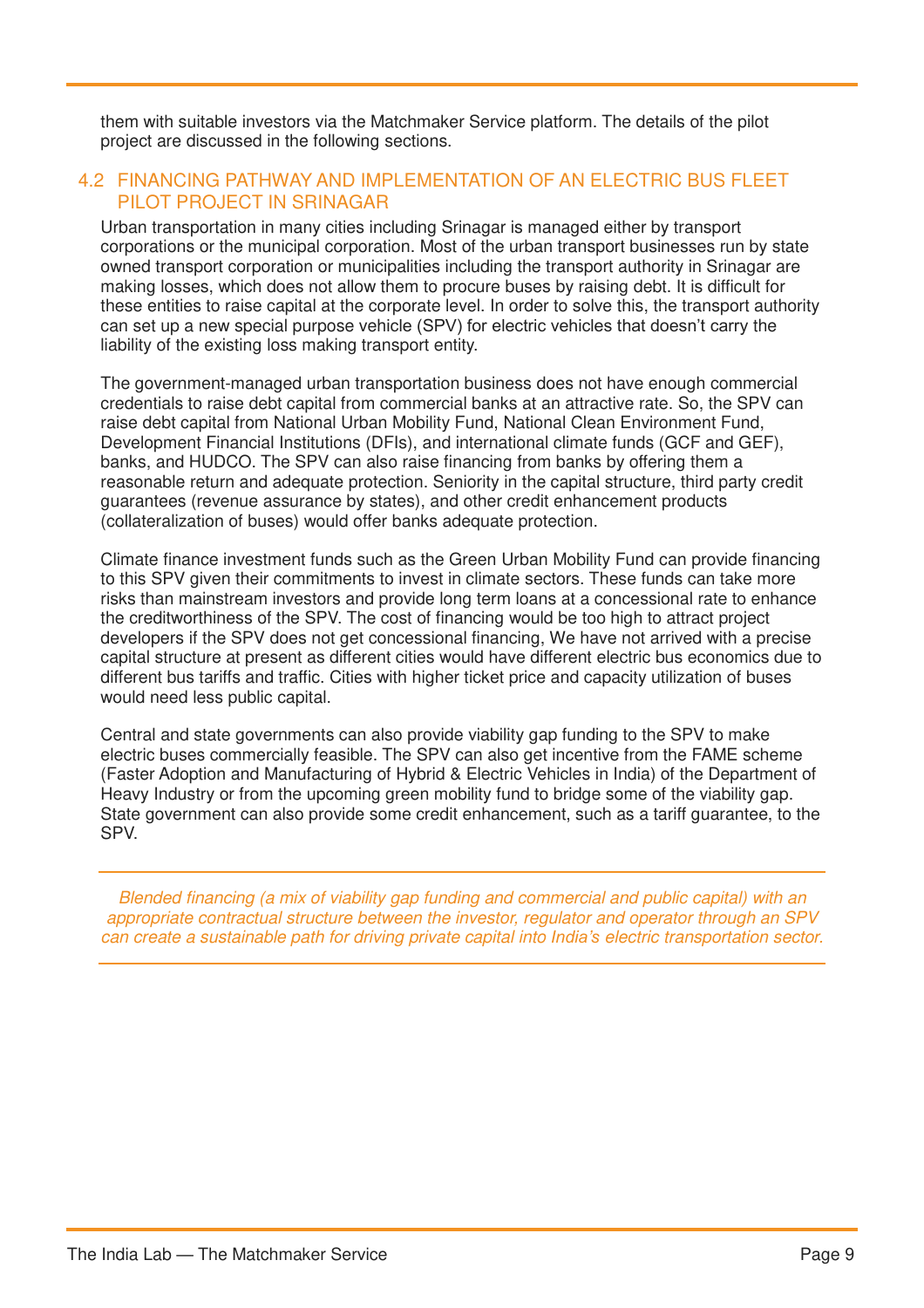

*Figure 3: Instrument mechanics for the pilot project*

The cost of funding will be critical for the success of electric bus deployment for cities. Private operators in the urban transport business are struggling to raise debt capital from banks and other financial institutions, as the urban transport business is highly unorganized and revenue is uncertain. Hence, in most cases, private operators would put their own equity capital to procure buses, but at a high cost of capital (18-22%). The high cost of capital makes electric bus operation more expensive when compared to diesel buses, as the former are approximately three times more capital intensive than the latter. In addition, private operators might find it difficult to invest a large scale of capital in the initial years as the commercial feasibility of electric bus is not defined yet.

As the cost of capital will be higher for a private operator, we suggest using blended capital in the initial years to reduce the cost of funding, which could in turn lower the bus tariff. The cost of capital will be lower for an SPV compared to a private operator as they are better suited (better credit worthiness and have access to guarantees) to access finance.

## 4.3 BUSINESS MODEL

There are number of stakeholders involved in running electric buses: the government (city authority), private operator, and charging infrastructure provider. It is essential to identify the right stakeholders and align the interest of all them in order to run this project successfully. We suggest the government fund the procurement of electric buses in initial years while the operation and maintenance can be handled by the private operator. The charging infrastructure can be provided as a service by a third party.

The government (the SPV) will provide capital investment to make the cost of capital cheaper, resulting in lower cost of servicing, and the city authority (not the SPV) will provide bus terminal services like they provide to bus operators. The SPV will also appoint the bus conductor (to reduce siphoning) and decide the routing and scheduling to optimize bus operation. The private operator will provide drivers, cleaners, and operating and maintenance service as the private operator will be competitive and efficient in providing these services. A third party can supply electricity and provide charging stations. India's private sector companies are keen to set up charging infrastructure. Also, it could be another business opportunity for government owned electric utilities. The SPV can also enter into a long term Power Purchase Agreement (PPA) with charging station operators to reduce volatility in cash flows. It is a win-win situation for both, the charging station operator (stable revenue generation means lower cost of funding) and the bus operator.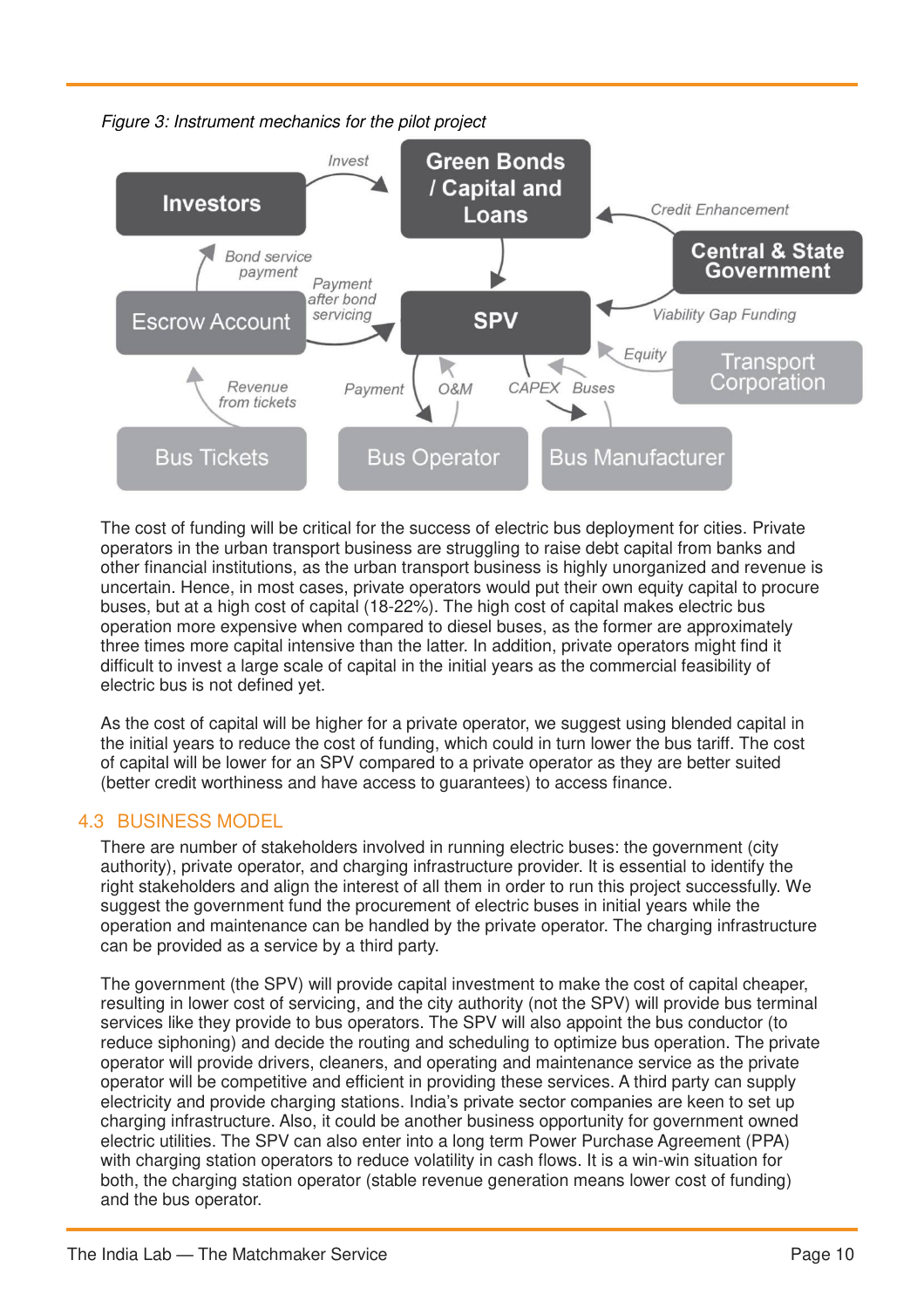*As cost of financing is critical for success of electric bus deployment, the transport authority should provide capital, as the cost of capital will be cheaper for a government entity than a private entity in the urban transportation business.* 

This business model is a scalable model with high catalytic potential that does not require new policy or regulations and can be implemented within the existing legal framework in India. As the Matchmaker Service and the push from the government for electric mobility gain momentum, cities will find the service appealing as most cities have already expressed their interest in shifting from diesel buses to electric buses. Despite the lack of implementers currently, the future for electric buses looks promising. Bangalore Metropolitan Transport Corporation has already submitted a proposal with Department of Heavy Industry (DHI) to procure 150 electric buses in a public-private partnership (PPP) model, Himachal Road Transport Corporation received sanction from DHI to purchase 25 electric buses, and Thane Municipal Transport approved a plan to introduce 100 electric buses in a PPP model. We have explored the possibility of implementing this instrument in several other cities. The Jammu & Kashmir (J&K) Government has shown a keen interest in implementing a pilot project of the Matchmaker Service instrument in the city of Srinagar.

The project preparation facility will provide services such as feasibility analysis, legal assistance, technical assistance etc. to make the electric bus project bankable. After this, the project will be uploaded onto CDP's Matchmaker Service platform for subscribed investors to access.

#### 4.4 IMPLEMENTATION PATHWAY

The implementation of the pilot project is divided in two phases. The first phase which includes preliminary assessment, market evaluations, and feasibility analysis will last for 15 weeks. The second phase where the actual implementation of the project begins would extend till 2019 (approximately 90 weeks). It includes creation of the detailed project report, procurement of buses, operation, connecting with investors etc. The detailed timeline is presented below.

|                                                             | <b>Descriptions</b>                                             | <b>Time</b><br>frame | October 2017- April 2019 |  |                |  |  |                 |  |  |         |  |             |  |  |             |             |     |
|-------------------------------------------------------------|-----------------------------------------------------------------|----------------------|--------------------------|--|----------------|--|--|-----------------|--|--|---------|--|-------------|--|--|-------------|-------------|-----|
| 15 weeks)<br>$\overline{\phantom{0}}$<br>Phase <sub>1</sub> |                                                                 |                      | Oct                      |  | <b>Nov Dec</b> |  |  | Jan Feb Mar Apr |  |  | May Jun |  | Jul Aug Sep |  |  | Oct Nov Dec | Jan Feb Mar | Apr |
|                                                             | <b>Preliminary needs</b><br>assessment study                    | 3 weeks              |                          |  |                |  |  |                 |  |  |         |  |             |  |  |             |             |     |
|                                                             | <b>Feasibility analysis</b>                                     | 6 weeks              |                          |  |                |  |  |                 |  |  |         |  |             |  |  |             |             |     |
|                                                             | <b>Strategy, options</b><br>analysis, and<br>means of financing | 6 weeks              |                          |  |                |  |  |                 |  |  |         |  |             |  |  |             |             |     |
|                                                             | Defining scope of<br>work                                       | 10 weeks             |                          |  |                |  |  |                 |  |  |         |  |             |  |  |             |             |     |
|                                                             | <b>Project planning</b><br><b>activities</b>                    | 8 weeks              |                          |  |                |  |  |                 |  |  |         |  |             |  |  |             |             |     |
|                                                             | <b>Detailed project</b><br>preparation                          | 12 weeks             |                          |  |                |  |  |                 |  |  |         |  |             |  |  |             |             |     |
| Phase 2 (90 weeks)                                          | <b>Procurement</b>                                              | 30 weeks             |                          |  |                |  |  |                 |  |  |         |  |             |  |  |             |             |     |
|                                                             | <b>Operation</b>                                                | 18 weeks             |                          |  |                |  |  |                 |  |  |         |  |             |  |  |             |             |     |
|                                                             | <b>Connecting with</b><br>investors                             | 12 weeks             |                          |  |                |  |  |                 |  |  |         |  |             |  |  |             |             |     |

*Figure 4: Implementation timeline for the pilot project*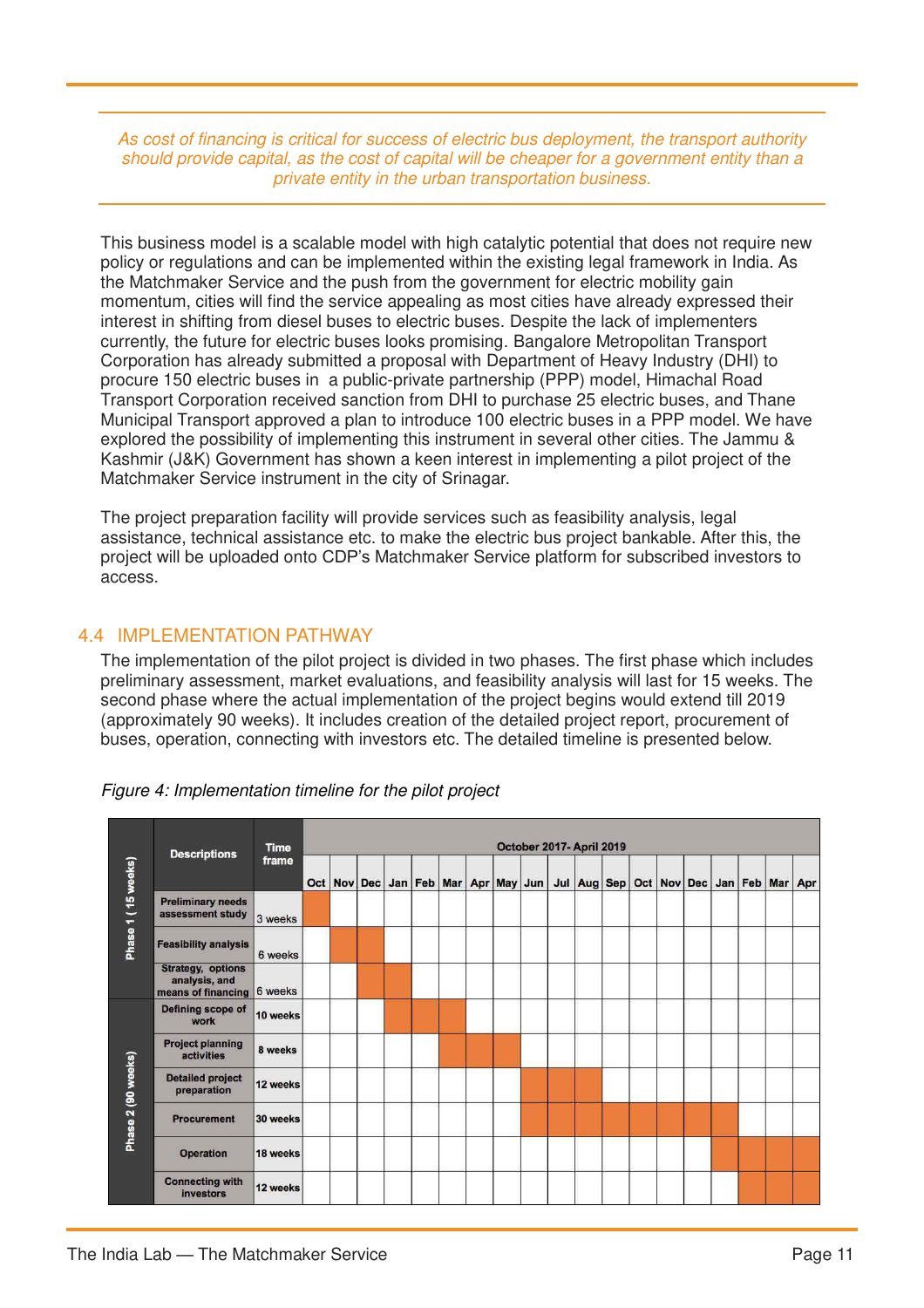## 4.5 IMPACT

*Srinagar can reduce up to 800 tons per year of pollutants by converting a fleet of 800 diesel buses to electric buses.*

India has committed to reduce emission intensity of its GDP by 33-35% by 2030, from 2005 levels. Transport accounts for a tenth of India's greenhouse gas emissions, with a 2009 study attributing 95% of these emissions to road transport.

The pilot project in Jammu and Kashmir has a fleet size of 800 intercity buses. We assume 100% electrification of the fleet to calculate the environmental impact, namely abatement of particulate matter (2.5 and 10), nitrous oxide and carbon monoxide per year. By converting the fleet to electric in Srinagar, this instrument can reduce up to 800 tons per year in pollutants.

*Table 3: Reduction in pollutants* 

|               | <b>Kg/bus (per</b><br>year) | <b>Reductions over the 10-yr</b><br>lifetime of the bus fleet (for<br>800 buses in tonnes) |  |  |  |  |  |
|---------------|-----------------------------|--------------------------------------------------------------------------------------------|--|--|--|--|--|
| PM abatement  | 30                          | 250                                                                                        |  |  |  |  |  |
| SO2 abatement | 78                          | 620                                                                                        |  |  |  |  |  |
| NO abatement  | 657                         | 5,250                                                                                      |  |  |  |  |  |
| CO abatement  | 197                         | 1,570                                                                                      |  |  |  |  |  |
| HC abatement  | 48                          | 380                                                                                        |  |  |  |  |  |
| <b>TOTAL</b>  | 8,080                       |                                                                                            |  |  |  |  |  |

#### 4.6 QUANTITATIVE MODELLING

#### *4.6.1 The cost of capital is critical*

An electric bus is approximately three times more expensive than its diesel counterpart as the cost of capital is a significant component (in the range of 50%-62%) of cost of operation of an electric bus. Therefore, the cost of capital heavily affects the cost of ownership of electric buses and consequently determines ticket prices. As the urban transportation business is unorganized and private operators have to take a number of risks (even though revenue risk is borne by the government), the cost of capital would be expensive for a private player.

An Indian Ministry of Urban Development report on city private bus operation suggests that private operators expect to receive a return on investment higher than the rate of bank interest, ideally in the range of 15-22%. This cost of capital is high compared to the cost of capital of a state transport corporation or a municipality. Moreover, the cost of capital would be higher for a private operator for running electric buses as there is no track record of running electric buses. Our analysis (as shown in Figure 6 below) suggests that a 1 percentage point decrease in the cost of capital would decrease the cost of ownership by around 2 percentage points for an AC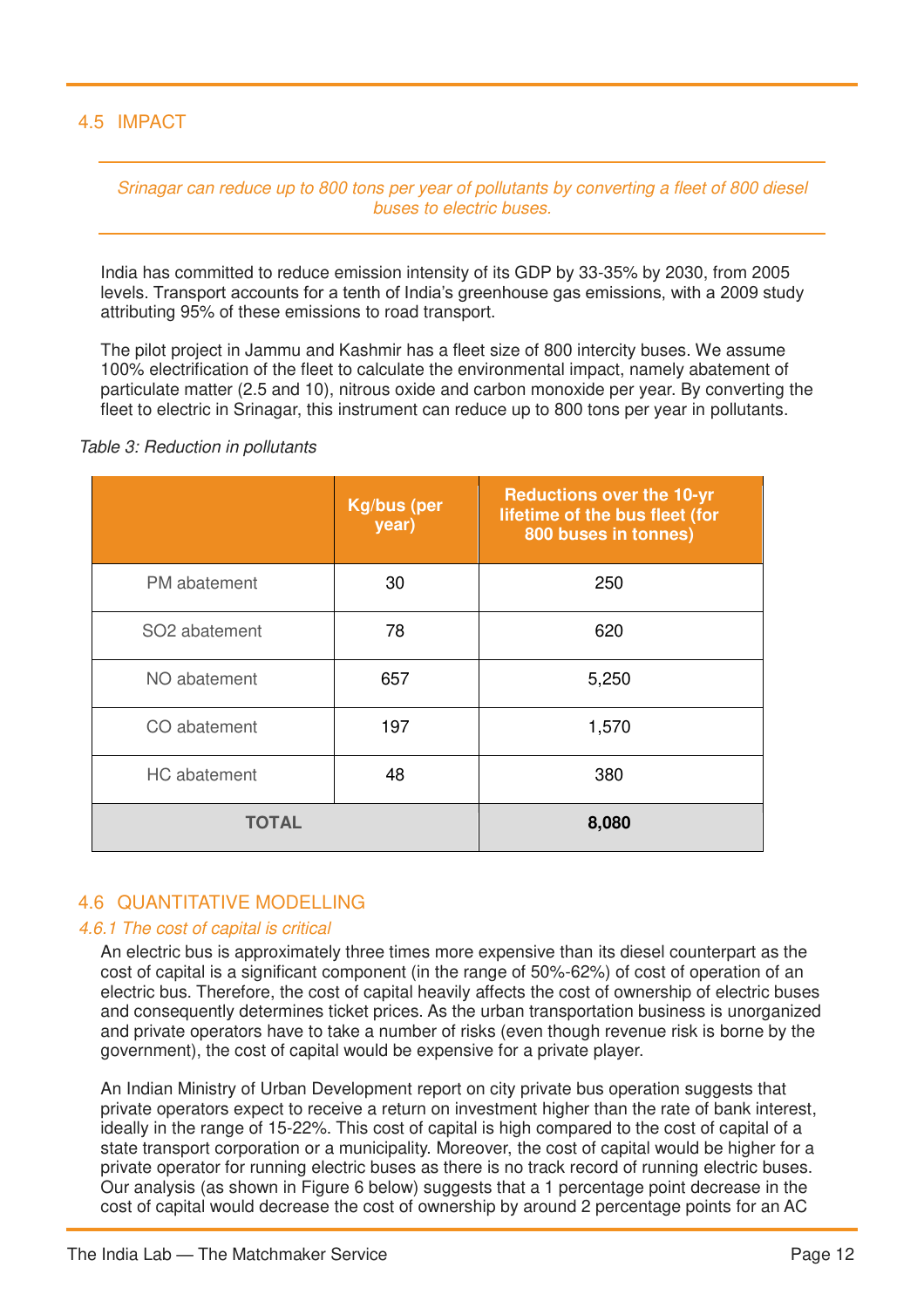electric bus. Therefore, the Srinagar Transport authority seems to be more suitable than a private operator to provide capital.



*Figure 5: Sensitivity of cost of ownership of electric buses to cost of capital* 

*Key Assumptions: Electric bus: INR 1.8 crore. Fuel cost: INR 56, Electric cost: INR5.5/kwh, Running per day: 150 kms, Cost capital: 12%, Life time of bus: 8 years*

## 4.7 CATALYTIC POTENTIAL: PRIVATE FINANCE MOBILIZATION AND REPLICATION POTENTIAL

The most appropriate business model is: the government funds the procurement of electric buses in the initial years, a private operator provides operation and maintenance services, and a third party (such as a power utility) provides the charging services. The business model for the electric bus fleet pilot project is a scalable model with catalytic potential that does not require new policy or regulations, and can be implemented within the existing legal framework in India. The total number of buses owned by the top nine city transportation authorities is  $\sim$ 24,000.<sup>5</sup> It is noteworthy that the number of diesel buses running in urban areas is far less than the needs of the city. For instance, the number of buses running in Delhi is approximately 4,700 buses, which is grossly inadequate compared to the estimated need in the range of 10- 11,000 buses. $6,7$ 

Considering that this business model has the potential to finance  $20\%$ <sup>8</sup> of these 24,000 buses, the total private finance that can be mobilized is approximately USD 1 billion<sup>9</sup> alone in the top

<sup>&</sup>lt;sup>5</sup> Shakti Sustainable Energy Report

<sup>6</sup> Shakti Sustainable Energy Report

<sup>&</sup>lt;sup>7</sup> https://timesofindia.indiatimes.com/city/delhi/1000-new-dtc-buses-on-road-soon/articleshow/58935035.cms

<sup>&</sup>lt;sup>8</sup> According to Goldman Sachs estimate electric bus will have 20% adoption by 2025

<sup>&</sup>lt;sup>9</sup> CPI calculations: AC Electric bus price; INR 180mn, Debt / Equity – 70:30, Equity capital to be provided by the Govt.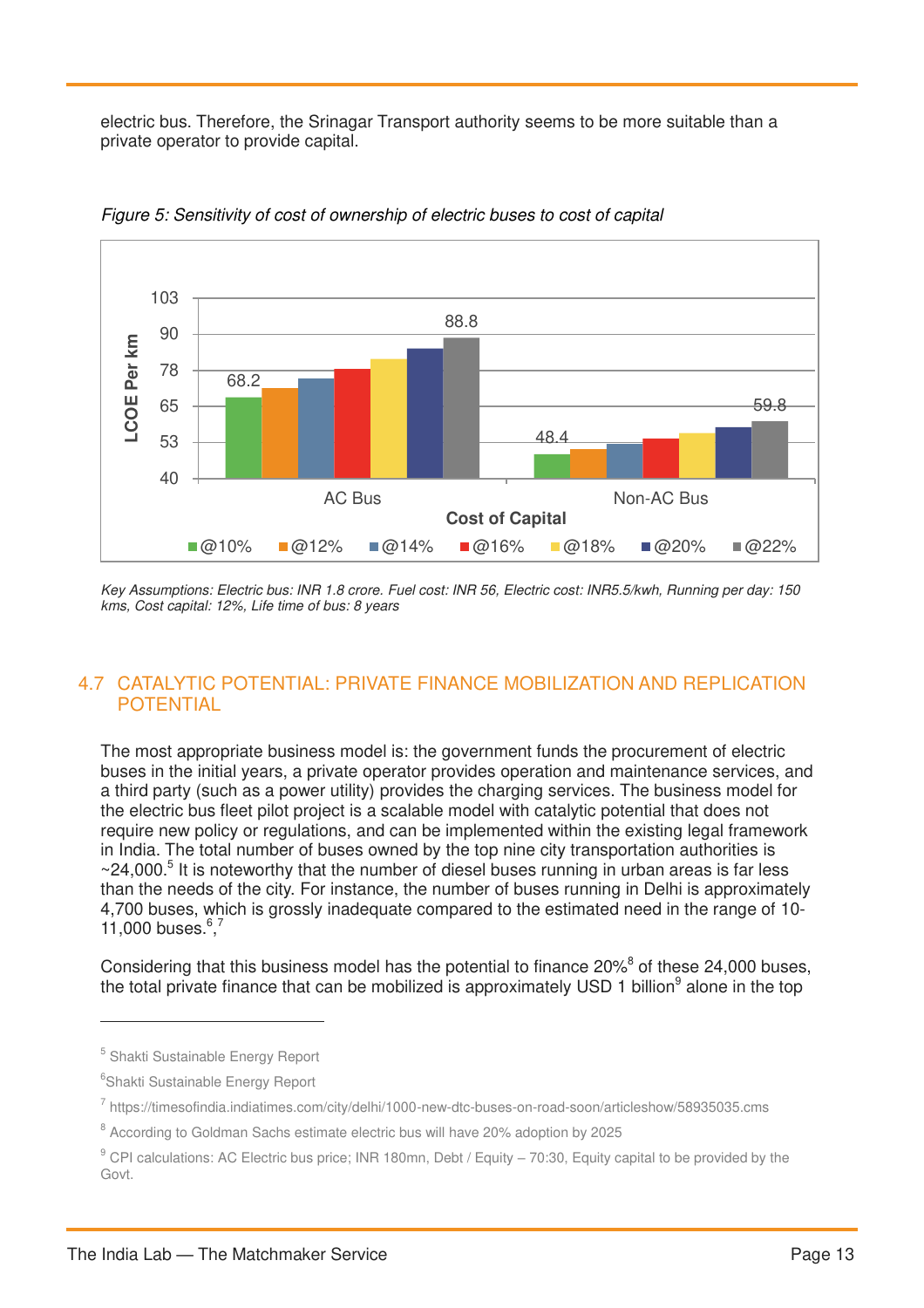nine cities. In the case of pilot with the J&K Government, the project could be of USD 100 million<sup>10</sup>, and this business model can mobilize USD 33 million of private finance in this pilot project.

# **5. KEY TAKEAWAYS**

The Matchmaker Service platform will help cities connect with appropriate investors and project management companies to develop climate-related projects. The project preparation facilities will help cities to develop bankable climate projects.

The Matchmaker Service meets the four Lab criteria in the following ways:

**Innovative:** This instrument addresses barriers cities are facing in accessing private finance for climate-related projects which haven't been addressed yet, by making the capital market accessible to the urban transportation sector. The project preparation facility will provide early stage project preparation support, which will facilitate capital flows to cities for climate-related projects. The Matchmaker Service database, combined with the project preparatory facility, makes this instrument innovative.

**Financially Sustainable:** The subscription-based business model – subscribers that are mostly investors and project management companies, who are seeking investment opportunities in city-based climate-related projects in a large market – can make the Matchmaker Service platform financially sustainable.

**Catalytic:** The Matchmaker Service is likely to have a catalytic impact by bringing together lenders, project management companies, and cities for development of climate-related projects. The project preparation facility can be catalytic in the early stages as it will help cities develop a number of large-scale climate-related bankable projects. Cities can learn from initial successes and replicate the same for other projects.

**Actionable:** The Matchmaker Service is actionable as there are no regulatory changes required to implement the instrument. However, there is a need to bring more municipalities and transport corporations on board in India to possibly accelerate the implementation timeline for the pilot project of city electric bus fleets.

<sup>&</sup>lt;sup>10</sup> CPI Calculations: Non-AC Electric bus price: INR80mn, all the buses will be converted into electric bus